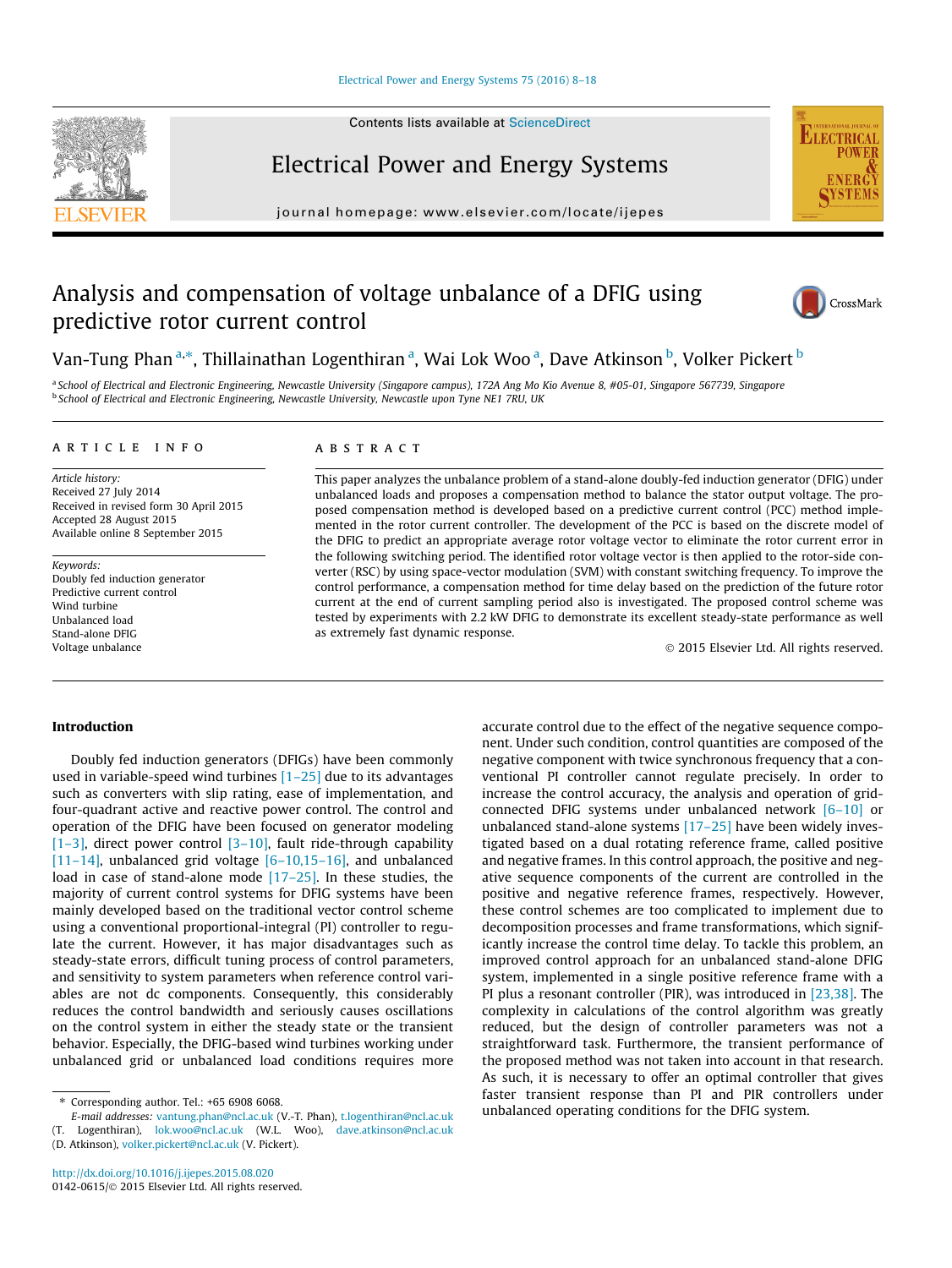| <b>Nomenclature</b>                                                                                                                                     |                                                                                                                                                                                                                                                                              |                                    |                                                                                      |
|---------------------------------------------------------------------------------------------------------------------------------------------------------|------------------------------------------------------------------------------------------------------------------------------------------------------------------------------------------------------------------------------------------------------------------------------|------------------------------------|--------------------------------------------------------------------------------------|
| $v_{\rm s}, v_{\rm r}$<br>$v_{\rm P}$                                                                                                                   | stator and rotor voltages<br>voltage at the point of common stator (PCS)                                                                                                                                                                                                     | £.                                 | error values                                                                         |
| $i_s$ , $i_r$ , $i_{ms}$<br>$\lambda_r$<br>$L_m$                                                                                                        | stator current, rotor current and stator magnetizing<br>current<br>rotor flux<br>mutual inductance                                                                                                                                                                           | Superscripts<br>$+,-$<br>∧. *      | synchronous positive and negative reference frames<br>predicted and reference values |
| $R_r, L_r, L_s$<br>$\omega_{\rm s}, \omega_{\rm r}, \omega_{\rm sl}$<br>$\theta_{\rm s}, \theta_{\rm r}, \theta_{\rm sl}$<br>$\sigma$<br>$d/dt, \Delta$ | rotor resistance, rotor inductance and stator induc-<br>tance<br>synchronous, rotational rotor, and slip speeds<br>synchronous, rotational rotor, and slip angles<br>total leakage factor<br>differential operators in time domain and discrete<br>time domain, respectively | Subscripts<br>$+, -$<br>S, r<br>da | positive and negative sequence component<br>stator, rotor<br>synchronous dq axes     |

Many developments of predictive current control (PCC) approach in the literature have shown very good performance for control of power converters and motor drives, offering the potential for obtaining fast transient response, null steady state errors, high control bandwidth, and accurate control. An overview of basic concepts, operating principles, and control diagrams of model predictive control for the traditional 3-phase voltage-source inverter was presented in [26]. For current controllers, the authors in [27] proposed a PCC method in which the future current values in the stationary reference frame were predicted with all possible switching states and then an optimal one that gave the minimum current error was chosen. The advantage of this PCC was no coupling effects between current responses when one of these reference currents was changed. However, the method to choose an optimal quality function utilizing constraints is difficult and sensitive. In [28], an enhanced predictive current control technique with fixed switching frequency was developed for an asymmetrical dual three-phase ac drive in which fast torque and current responses were achieved. The predictive control scheme helps avoid the use of PI controllers and pulse width modulation (PWM) schemes which are not easy to regulate controller gains in multiphase drives. A discrete-time PCC for a PMSM was proposed in [29], where a delay compensation method was employed by adopting a predictive observer for the current. However, the control algorithm is sensitive to machine parameters. In  $[30]$ , a robust PCC method combining two-sample deadbeat control with a Luenberger observer was developed to estimate the future value of the grid current. However, the control algorithm requires more computational complexity. One of important characteristics of PCC method is the accuracy of estimated parameters of system models that significantly improve control performances. In [31], an online parameter estimation method with respect to PCC approach for a phase-controlled rectifier was outlined. A robust high bandwidth discrete-time PCC scheme for voltage-source PWM converters was developed in [32], where the time delay compensation method utilized a predictive current observer with an adaptive internal model for system uncertainties and disturbances. In addition, the PCC strategy has been proposed for microgrid applications [33], induction motor drives [34], inverters of uninterruptible power supply applications [35], active power filters [36], etc. However, it has been rare to see the PCC approach in DFIG applications.

The purpose of this paper is to develop an improved predictive rotor current control scheme for a stand-alone DFIG system connected to an unbalanced three-phase load. Under this working condition, the stator output voltage will be unbalanced due to the load effect and can be compensated by generating a proper reference rotor current for the rotor current controller. Due to the

requirement for controlling the ac terms of both positive and negative sequence components in the reference rotor current during voltage unbalance, the proposed predictive rotor current control scheme was developed to improve the current control accuracy and to increase the control bandwidth and system stability. The principle of the proposed PCC method is to predict the appropriate average rotor voltage vector in the next sampling period in order to remove the rotor current error in the next sampling period. To enhance the control accuracy and improve control performance, a conceptual analysis of PCC with the control time delay compensation for such a DFIG system is clearly analyzed and effectively implemented. The control time delay compensation method in which the sampling frequency is set as two times of PWM switching frequency is developed to accurately predict the actual instantaneous values of the rotor current, which greatly enhance the control performance. The whole control scheme is based on the positive reference frame where there is no need sequential decomposition of the measured rotor current. The paper is organized as follows. Section 'Unbalance problem in an unbalanced stand-alone DFIG' analyzes the unbalance problems in an unbalanced stand-alone DFIG system. The proposed PCC algorithm under unbalanced operation conditions is discussed in Section 'The proposed PCC algorithm of DFIG control scheme'. Next, Section 'Experimental results' will show experimental results to demonstrate the advanced features of the proposed PCC control scheme. The conclusions are drawn in Section 'Conclusions'.

#### Unbalance problem in an unbalanced stand-alone DFIG

#### Analysis of unbalanced stator voltage of DFIG

Fig. 1 shows the general configuration of a stand-alone DFIG supplying an unbalanced three-phase load. The system is composed of a rotor-side converter and a load-side converter (LSC),



Fig. 1. Back-to-back converters based DFIG configuration with an unbalanced load.